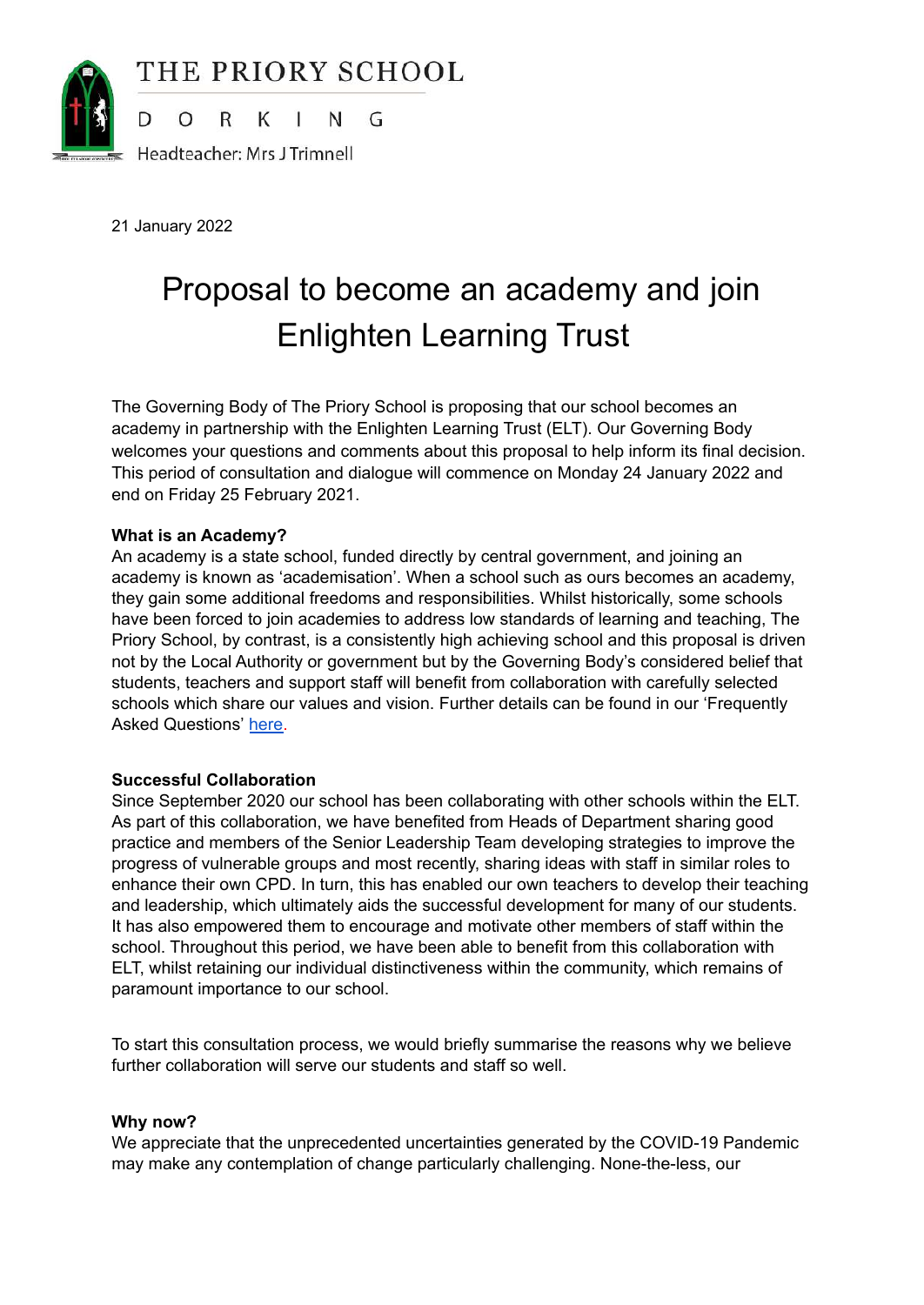resilience as a school community over the last 18 months has given us further reason to believe that it is through excellent team work that we move forwards and flourish.

## **Why join a Multi-Academy Trust?**

We believe that collaboration with the schools within ELT will further improve outcomes for students and staff. It will do this through drawing on a wide bank of expertise; creating further economies of scale and sharing resources to give our schools an even stronger, more resilient structure. This will in turn ensure that every student's learning opportunities are maximised and that every member of staff has encouragement to grow and to lead.

#### **Why become an Academy and not remain as a Local Authority School?**

Seeking the best for all students is our responsibility as a Christian school and our Diocese, the Diocese of Guildford, is strongly encouraging its schools to academize for the future protection of its distinctively inclusive and values-driven education. The Governing Body passionately believes that, as a school rooted in Christian values, we have a moral duty to strive for a level of educational excellence which reaches beyond our own walls. Through formal partnership with other, like-minded schools, we can ensure that an even greater number of students flourish and experience life in all its fullness.

## **Why ELT and not another Trust?**

We are happy to say that the [Enlighten](https://www.enlightenlt.education/about-elt/elt-vision) Learning Trust shares our vision and our values completely. It feels like a natural partner for The Priory School on account of its inclusive yet distinctly Christian ethos and its aspirational commitment to the belief that every student is deserving of a nurturing, holistic and empowering education. Like us, it aims to bring about positive social change by equipping students for a rapidly changing world. By joining ELT, we would not be 'taken over' instead we would become an integral part of a 'family of schools' and our precious and distinctive vision and values will continue to be celebrated.

# **Does this mean that The Priory School will lose out if it is no longer run by the Local Authority?**

There is a national move towards academy status for all schools and as a result some Local Authorities are vastly reducing and withdrawing support for education, meaning that the system of education in this country is increasingly school-led. As a consequence, we believe that schools in Surrey are becoming increasingly isolated, often with little support, a greater sense of competition and a disproportionately large amount of time spent by leaders on tasks which would have previously been undertaken by the Local Authority. This all culminates in less time to focus on excellent teaching and learning. Academisation seeks to address this imbalance, re-establishing student outcomes as the top priority of partnered schools. Within Surrey, 42 secondary schools are now academies and only 11 remain part of the Local Authority (as at 1 September 2020). Over half of children nationally are now educated in academy schools. The government's vision is for every school to be part of a family of schools in strong academy trusts.

#### **Summary**

In summary, the Governing Body believes that both the students and teachers will benefit from collaboration with ELT through shared vision and values, further strengthening our resilience and the opportunities of our staff, all centred around maximising the outcomes of our children through educational excellence.